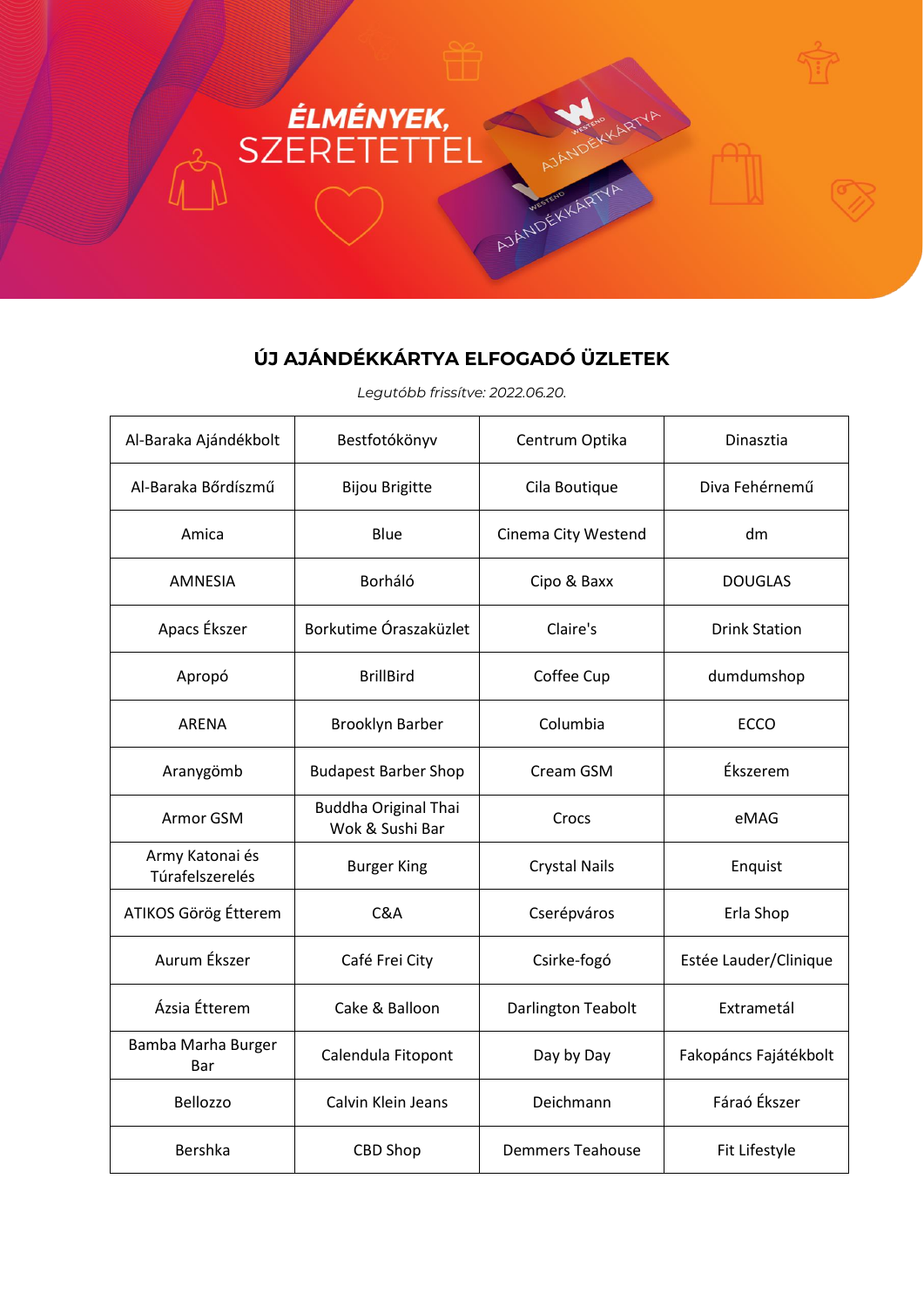| <b>FRUITISIMO</b>           | It's Time Shop                   | <b>MANGO</b>                            | <b>Nike</b>                 |
|-----------------------------|----------------------------------|-----------------------------------------|-----------------------------|
| Future                      | Jazz Collection                  | Marionnaud                              | No Mad Bag Store            |
| Gant Man & Woman            | Jeneti Collection                | MASSIMO DUTTI                           | Norbi Update Westend        |
| Garage Store                | Jómobil II.                      | Mayo Chix                               | <b>NORDSEE</b>              |
| <b>GEOX</b>                 | <b>Kartago Tours</b>             | McDonald's                              | OFFICE SHOES                |
| Go Print                    | <b>KAZAR</b>                     | Media Markt                             | <b>OFOTÉRT</b>              |
| Golden Eye                  | <b>KFC</b>                       | Medicover Optika                        | Optic World Pop Up<br>Store |
| Gravír Expressz             | Kids World                       | Mesopotamia                             | Optic World                 |
| Grazia Store                | Kiehl's                          | MF-Mura Fehérnemű                       | Óra & Ajándék               |
| Grill-Land                  | Kitty Óraszalon                  | <b>MIA USA</b>                          | OXO Bubble Tea 1.           |
| Guess Jeans                 | Konkurencia                      | Miniso                                  | OXO Bubble Tea 2.           |
| <b>GUESS Accessories</b>    | Kreatív Hobby                    | Mister Minit & Top<br>Clean             | Pálvölgyi Fotó              |
| H&M                         | Kristály Ajándékbolt             | <b>Mobile Outfitters</b>                | Pandora                     |
| Häagen Dazs                 | Kristóf Szalon                   | Mr. Gofri Sütödéje és<br>Palacsintázója | Parfois                     |
| Habibi GSM                  | La Rose Boulangerie              | Mucho Burrito                           | Party Point                 |
| Halló! Halló! GSM           | Lacoste                          | Mudo Bőrdíszmű                          | <b>Pek Snack</b>            |
| <b>Hello Mami Maternity</b> | LAKÁSPARFÜM                      | Műköröm Centrum                         | Pepita étterem              |
| Hervis                      | Láng Sport                       | My Style Center                         | Perfect GSM                 |
| <b>HUGO Hugo Boss</b>       | <b>LEGO STORE</b>                | MyGem Drágakő<br>Ékszerek               | PIREX PAPÍR                 |
| Humanic                     | Westend Leroy                    | Nagyi Palacsintázója                    | PIZZA HUT                   |
| Ipanema                     | Levi's Store                     | Nail Dreamer                            | Playersroom                 |
| iSamurai                    | Libri Könyvesbolt                | Natur Wash Autómosó<br>Mélygarázs       | PlayIT Store                |
| iSamurai Szerviz            | L'OCCITANE EN<br><b>PROVANCE</b> | Natur Wash Autómosó<br>"A" szint        | Prince Phone GSM            |
| Istanbul Török Étterem      | <b>MAC</b>                       | Nespresso                               | Prince Phone GSM II         |
| iStyle                      | MacXimum                         | New Yorker                              | Print Stúdió                |